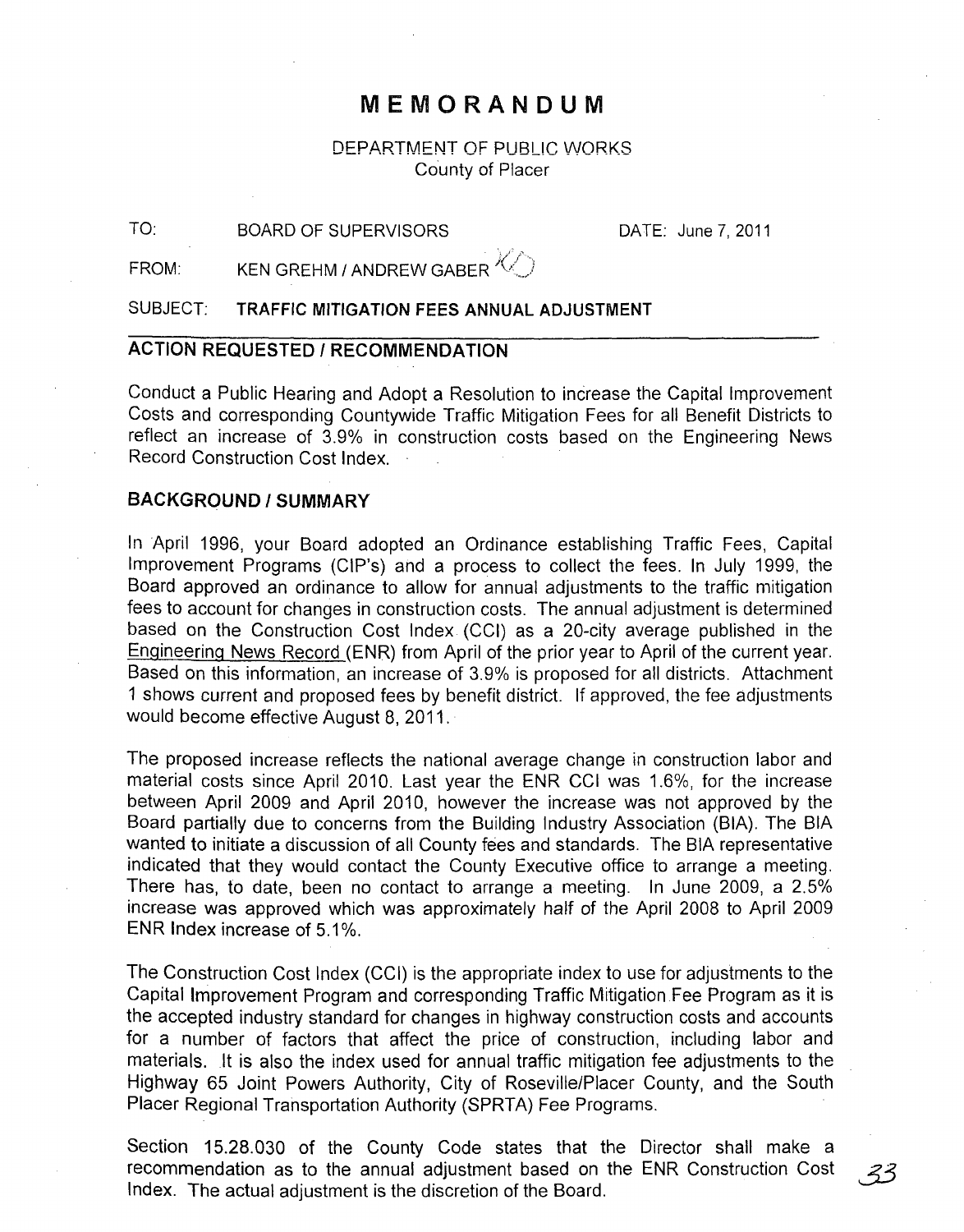Page 2 June 7; 2011

#### **ENVIRONMENTAL**

This action is categorically exempt from CEQA as it relates to obtaining funds for capital projects necessary to maintain service within existing service areas (Section  $21080(b)(8)$ ).

#### **FISCAL IMPACT**

Adjusting the fees to current conditions will allow revenues to keep pace with the cost to construct the improvements, If approved, the new fees will become effective on August 8,2011.

Attachment: Resolution Attachment 1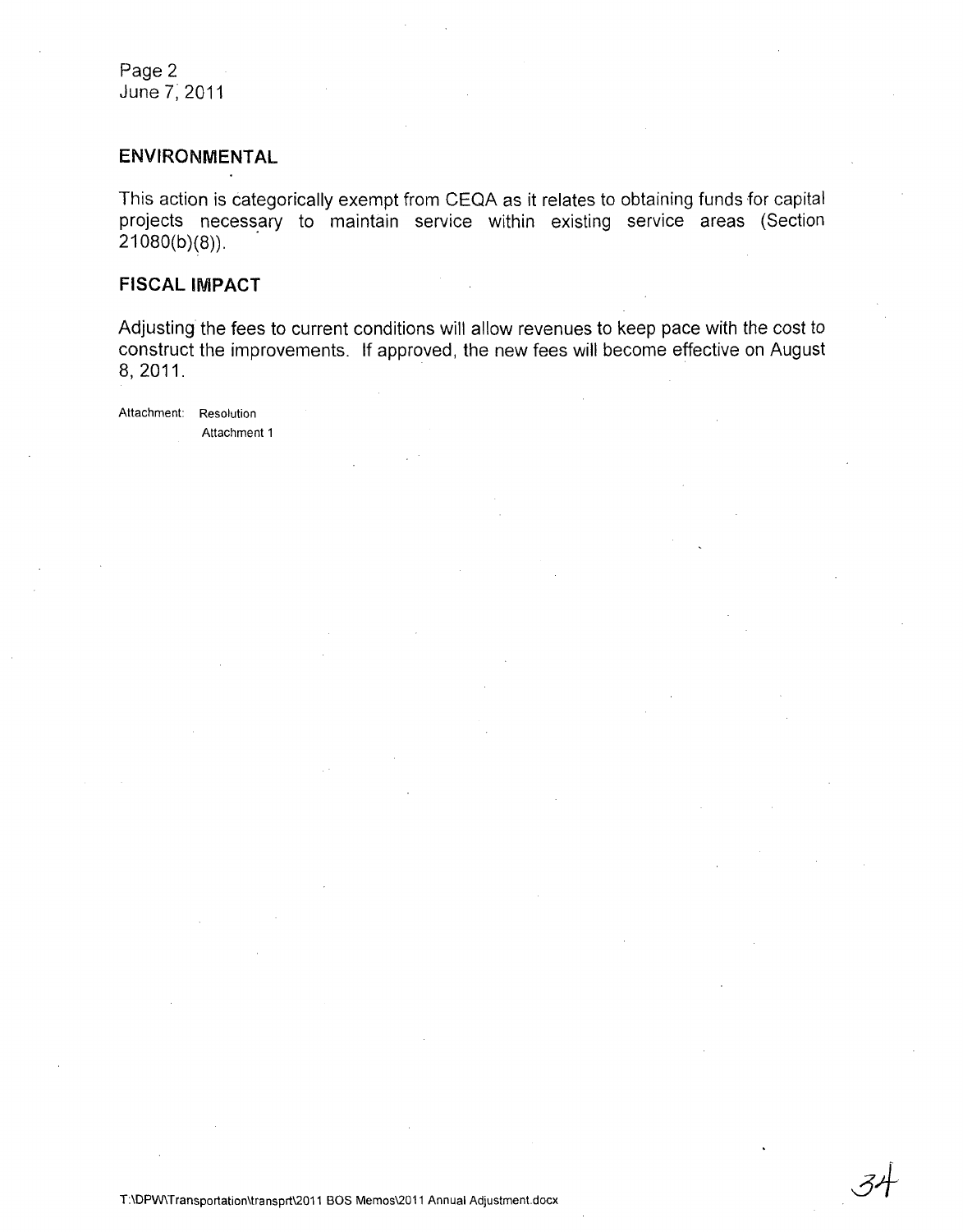# Before the Board of Supervisors County of Placer, State of California

In the matter of: A RESOLUTION MODIFYING THE CAPITAL IMPROVEMENT PROGRAM AND TRAFFIC FEE PROGRAM TO ADJUST FOR CHANGES IN CONSTRUCTION COSTS CHAPTER 15, SUBCHAPTER 28, PLACER COUNTY ROAD NETWORK LIMITATION ZONE

Resol. No: ................................. .. Ord. No: ....................................... .

First Reading: ......................................... .

The following RESOLUTION was duly passed by the Board of Supervisors

of the County of Placer at a regular meeting held  $\qquad \qquad$ 

by the following vote on roll call:

Ayes:

Noes:

Absent:

Signed and approved by me after its passage.

Clerk of said Board

Attest: Chairman, Board of Supervisors

THE BOARD OF SUPERVISORS OF THE COUNTY OF PLACER, STATE OF CALIFORNIA, MAKES THE FOLLOWING FINDINGS: .

- 1) Periodic adjustments should be applied to the County's Capital Improvement Program (CIP) and Traffic Mitigation Fee Program to ensure sufficient funding of the CIP projects.
- 2) Current County Ordinance Subsection (f) of Section 15.28.030 of Placer County Code provides a mechanism to adjust the cost estimates within the Capital Improvement Program and associated fee schedule used to collect fees through the Traffic Mitigation Fee program.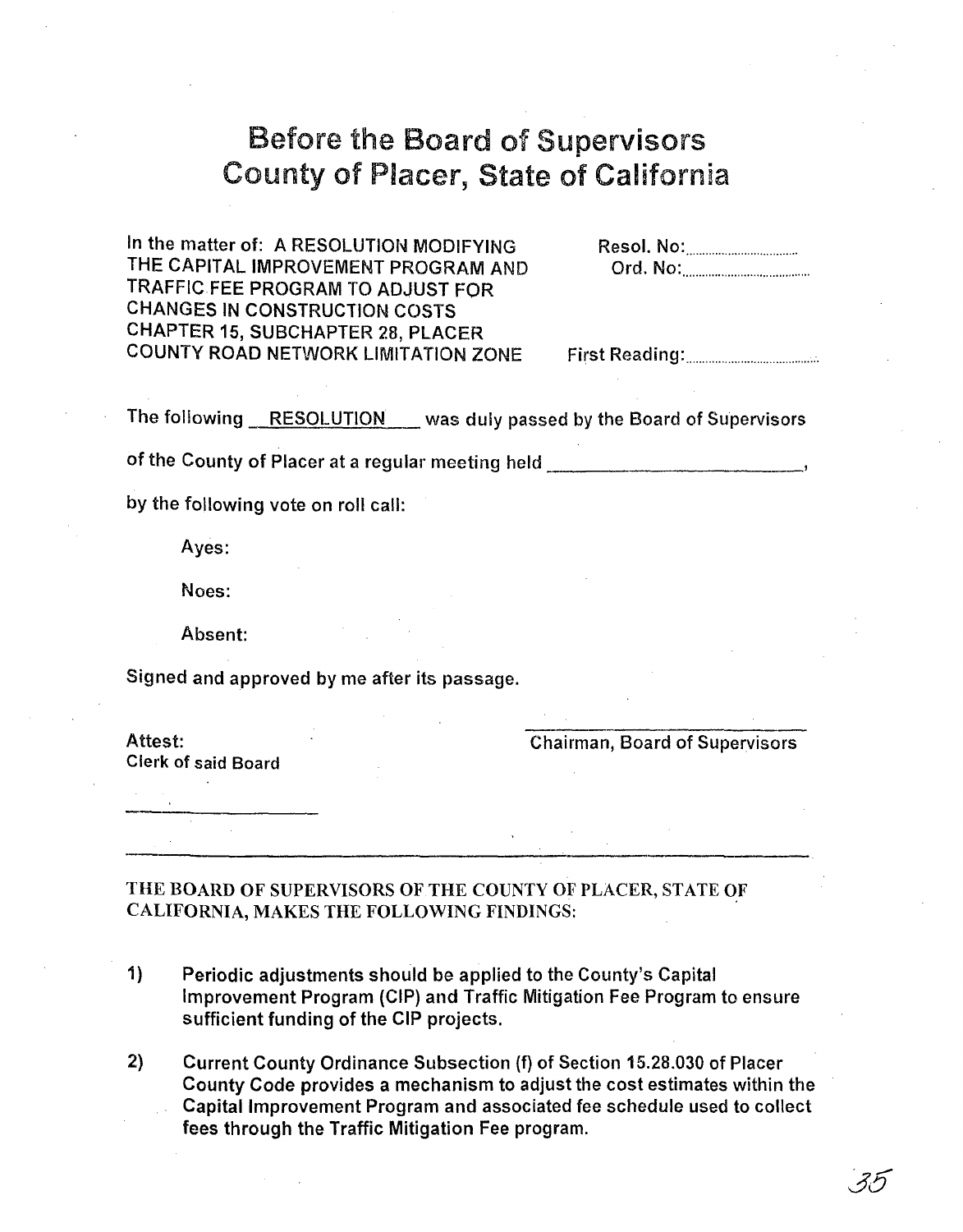Resolution No. ---- Annual Adjustments to the Capital Improvement Programs and Traffic Mitigation Fee Program Page 2 June 7, 2011

- 3) The Board of Supervisors finds the term administration as used in section 15.28.030 D includes costs necessary to administer the fee program.
- 4) On June 9, 2009, the Board of Supervisors approved an adjustment of 2.5%, which was approximately half of the April 2009 Index. No increase was approved in 2010.
- 5) The Engineering News Record publication reports a 3.9% increase in the Construction Cost Index between April 2010 and April 2011.
- 6) The industry standard used to estimate changes in construction costs is reported in the publication, Engineering News Record. This publication is circulated nationwide to the engineering profession and regularly reports indices for changes in construction costs.
- 7) The purpose of the fee adjustment shall be to continue appropriate funding for transportation projects identified in the Capital Improvement Program by keeping pace with increased costs of construction. All collected fees will continue to be used as set forth in the Traffic Mitigation Fee Program.
- 8) There still exists a reasonable relationship between the fee's use and the type of development project on which the fee is imposed.
- 9) There still exists a reasonable relationship between the need for the Capital Improvement Program and the type of development projects on which the fee is imposed.
- 10) There still exists a reasonable relationship between the unexpended funds in the current fee programs and the improvements for which they were collected.
- 11) Funds collected and held for 5 years have been reviewed. These funds are still needed for the purpose that they were collected.

BE IT HEREBY RESOLVED by the Board of Supervisors of the County of Placer, State of California, that this Board adopt the Traffic Mitigation Fees as shown in Attachment 1.

. 36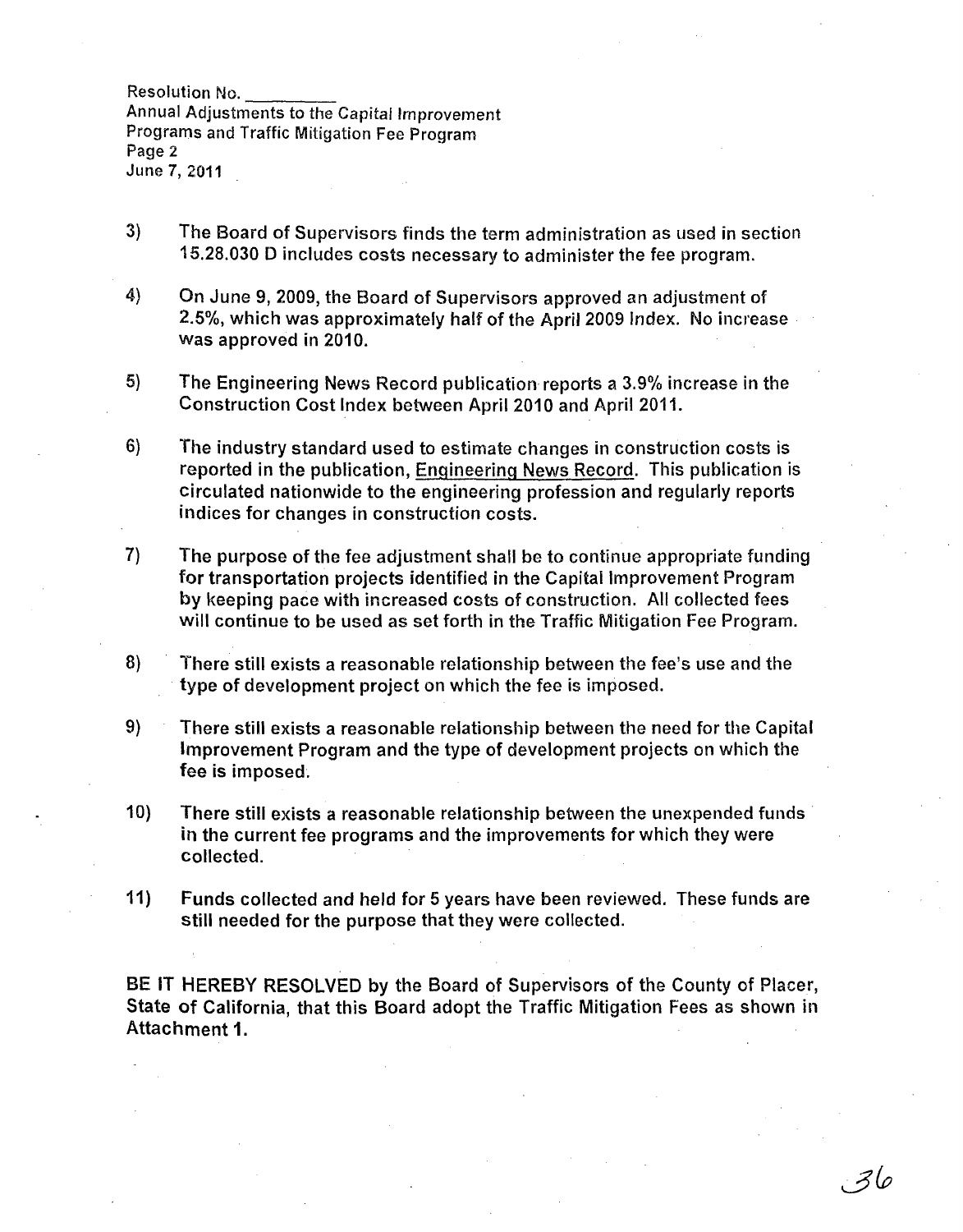#### Attachment 1

### TRAFFIC MITIGATION FEES Adjustment Comparison By Countywide Benefit District

|                              | <b>Current</b><br><b>Countywide</b> | Proposed<br><b>Countywide</b> |                           |                                             |             |              |
|------------------------------|-------------------------------------|-------------------------------|---------------------------|---------------------------------------------|-------------|--------------|
|                              | Fee<br>(August 2009)                | Fee<br>(Aug 2011)             |                           | Hwy. 65 JPA SPRTA Regional County/Roseville |             | <b>Total</b> |
| <b>Benefit District</b>      | Fee per DUE                         |                               | Fee per DUE   Fee Per DUE | Fee Per DUE                                 | Fee Per DUE | Fee Per DUE  |
| Auburn/Bowman                | \$4,705                             | \$4,888.50                    | \$0                       | \$0                                         | \$0         | \$4,888.50   |
| Dry Creek                    | \$3,362                             | \$3,493.12                    | \$0                       | \$667                                       | \$861       | \$5,021.12   |
| Foresthill (Residential)     | \$4,425                             | \$4,597.58                    | \$0                       | \$0                                         | \$0         | \$4,597.58   |
| Foresthill (Non-Residential) | \$2,301                             | \$2,390.74                    | \$0                       | \$0                                         | ີ\$0        | \$2,390.74   |
| Granite Bay                  | \$5,928                             | \$6,159.19                    | \$0                       | \$848                                       | \$57        | \$7,064.19   |
| Meadow Vista                 | \$4,863                             | \$5,052.66                    | \$0                       | \$0                                         | \$0         | \$5,052.66   |
| Newcastle/Horseshoe Bar      | \$4,634                             | \$4,814.73                    | \$0                       | \$1,398                                     | \$37        | \$6,249.73   |
| Placer Central Fee           | \$1,995                             | \$2,072.81                    | \$0                       | \$1,834                                     | \$43        | \$3,949.81   |
| Placer East                  | \$3,227                             | \$3,352.85                    | \$0                       | \$0                                         | \$0         | \$3,352.85   |
| Placer West                  | \$2,471                             | \$2,567.37                    | \$0                       | \$1,864                                     | \$91        | \$4,522.37   |
| Sunset                       | \$2,843                             | \$2,953.88                    | \$2,030.56                | \$1,429                                     | \$233       | \$6,646.44   |
| Tahoe Region                 | \$4,587                             | \$4,765.89                    | \$0                       | \$0                                         | \$0         | \$4,765.89   |

Note: 1) This change reflects an increase of 3.9% for the period from April 2010 to April 2011 for the Countywide Fee. The rate is based on the Construction Cost Index as published by the Engineering News Record publication.

2) The change becomes effective August 8, 2011.

3) SPRTA = South Placer Regional Transportation Authority

4) DUE = Dwelling Unit Equivalent

5) JPA = Joint Powers Authority